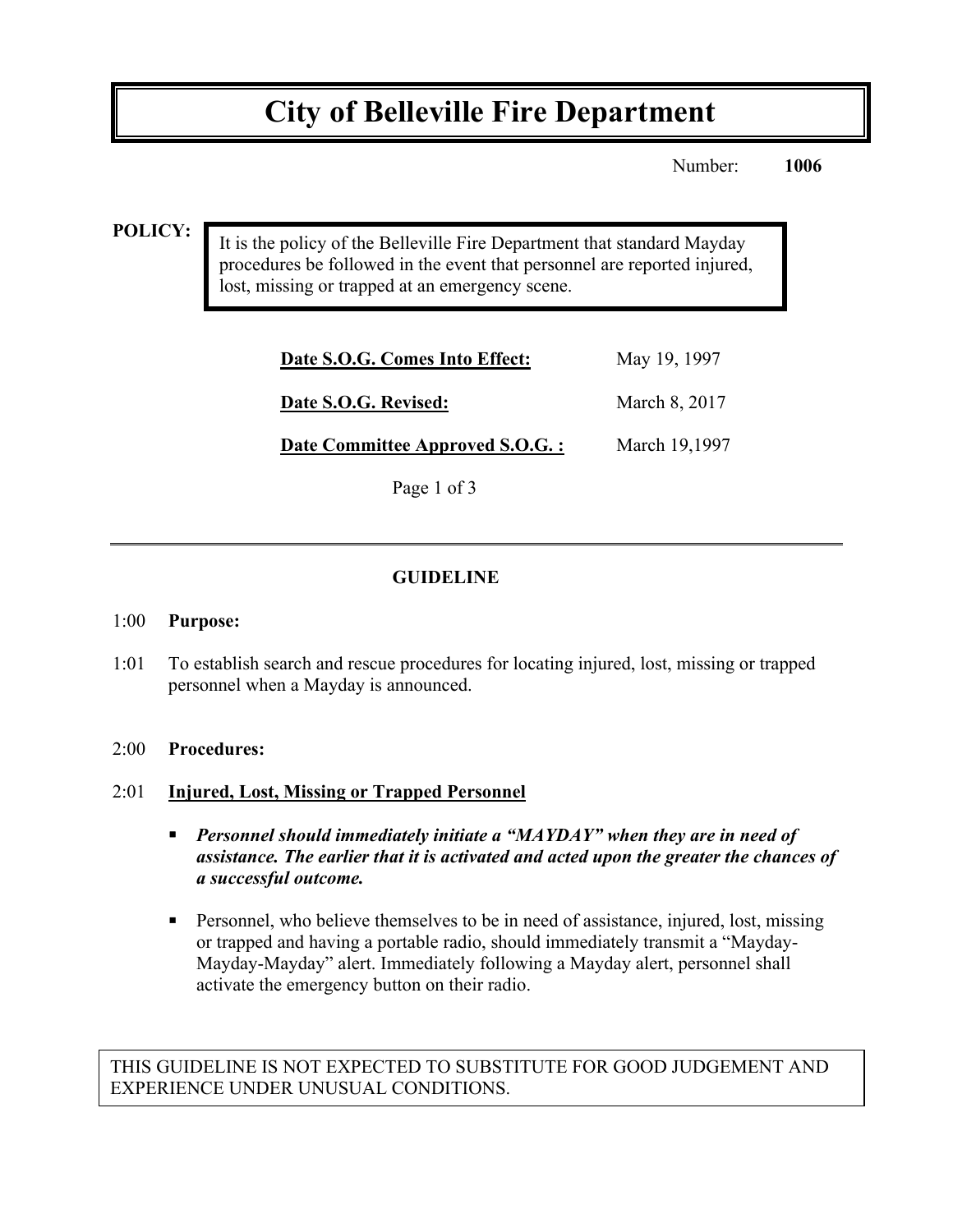## ! Re-announce the **MAYDAY – MAYDAY -MAYDAY** followed by:

- **L:** Location: as accurately as possible.
- **I:** Identification: ie. Name of person in trouble
- **P:** Problem: ie. Trapped, lost, low on air, etc.
- ! Personnel shall immediately activate their PASS Devices. The device should remain "On" until rescued.
- ! Personnel shall try to stay calm and conserve air if they are lost or trapped.
- ! Look for possible escape routes (i.e. windows, breached walls, doors, etc).
- ! Feel for possible weakness in walls or between studding for potential **"Break Through"** points.
- ! Flash lights should be placed in a position and location that will assist rescue teams in finding you.
- ! Initiate verbal and physical noise.

# 2:02 **Procedures for Incident Command**

- ! Initiate immediate rescue operations.
- Have EMS respond and stand-by.
- ! Initiate an evacuation if necessary.
- Assemble additional R.I.T.
- ! Request all unnecessary radio transmissions to cease.

# 2:03 **Locating Injured, Missing, Lost or Trapped Personnel**

■ Knowledge of last known location.

### THIS GUIDELINE IS NOT EXPECTED TO SUBSTITUTE FOR GOOD JUDGEMENT AND EXPERIENCE UNDER UNUSUAL CONDITIONS.